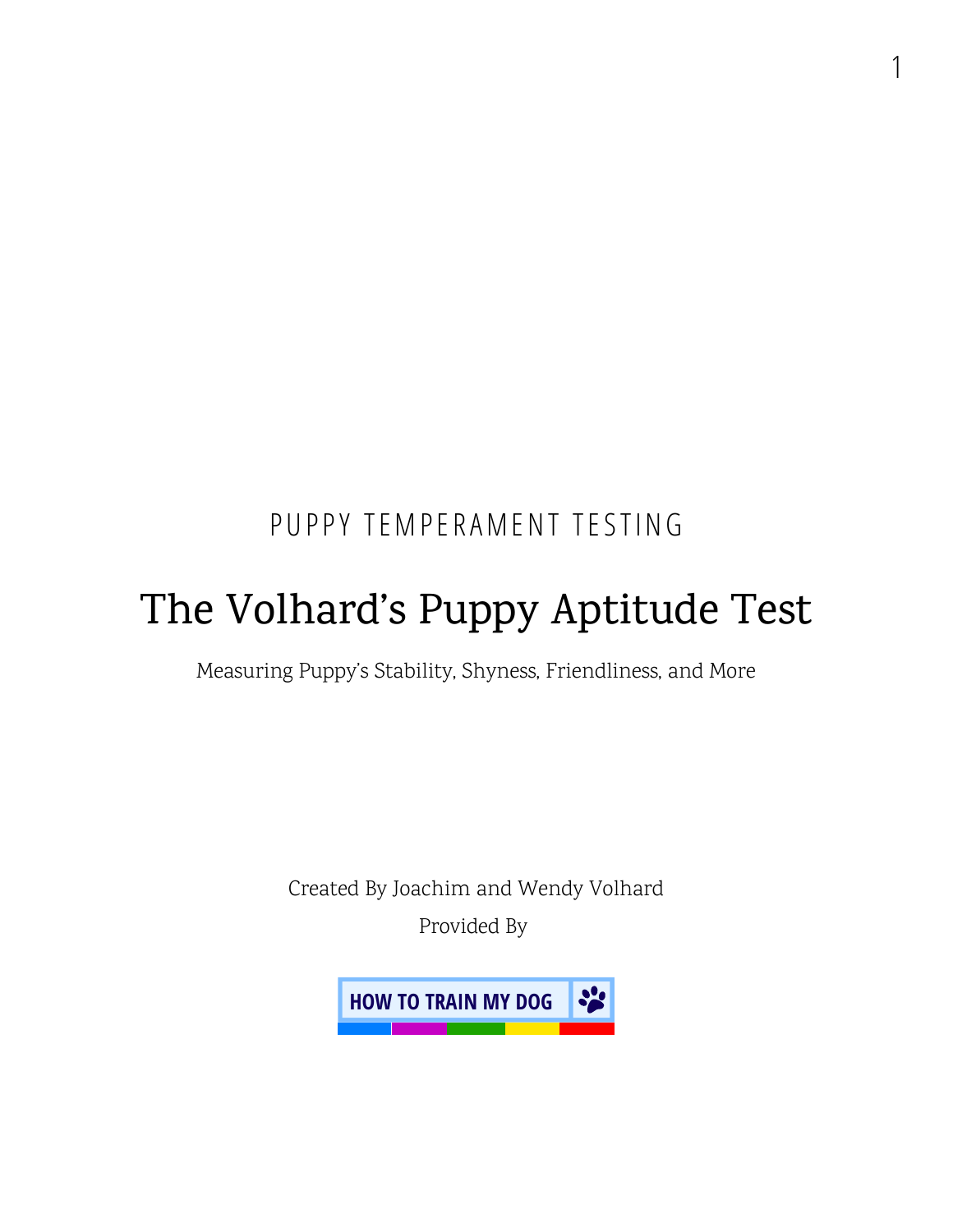Personality and temperament are not set in stone at birth. Early experience, socialization, [development,](https://www.thesprucepets.com/puppy-development-part-1-2804676) and the consequences of learning all impact your puppy's future behavior.

#### You can perform personality testing as early as 7 weeks, but results are found to be most accurate when puppy is 3-4 months old.

#### TEST RULES

- The test must be performed in a location unfamiliar to puppy. A room in the house where puppy has not been is perfect.
- If multiple, puppies are tested one at a time.
- There are no other dogs or people, except the **scorer** and the tester, and assistant for one test in the testing area
- Puppy does not know the tester.
- The scorer is a disinterested third party (has no interest in selling puppy to you).
- The scorer is unobtrusive, positioning themself to observe puppy without having to move.
- Puppy is tested before they are fed, and when they are liveliest.
- Do not try to test puppy if its not feeling well.
- Puppy should not be tested the day of or the day after being vaccinated.
- The test should be done consecutively and in the given order. Read through all the test directions before beginning so that you know what you will need to do next. Hint: If this is your first time performing a test, have scorer read to tester the next task. Tester should not have the directions in hand or pause/play with puppy in between each test.
- Tester should take note of puppy's heart rate (indicates levels of stress) vocalize it to scorer.
- Only the first response counts!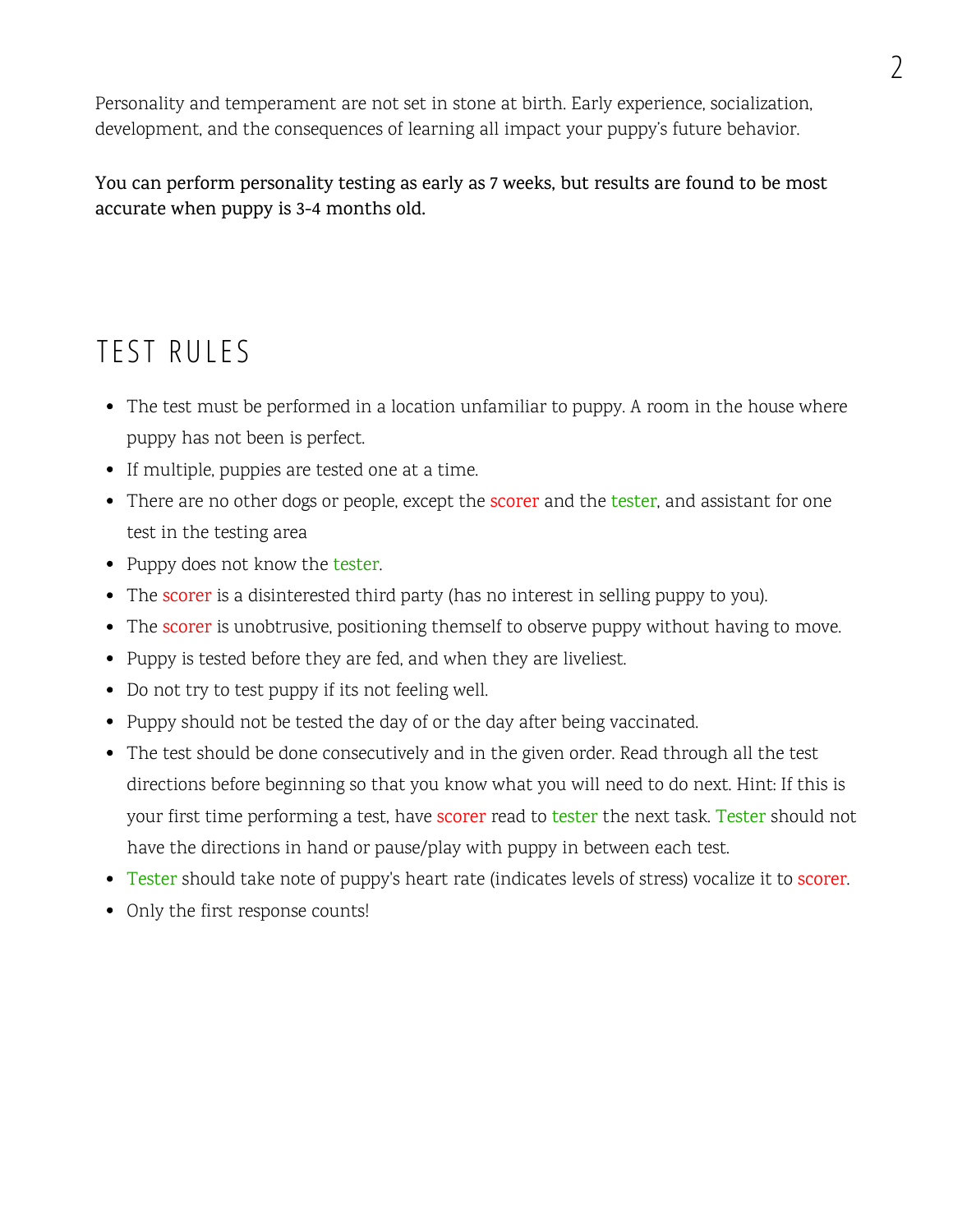#### P F OP LE INVOIVED

Tester, Scorer, Assistant (for one of the tests)

#### T H INGS Y OU WILL NEE D

In tester's pockets: wash cloth with a 2-3 foot string tied to one of the corners, and sheet of paper

The assistant will need a kitchen pot and wooden spoon (for noise-making). Scorer will need a notepad to write on and a pen, or a video camera to record the test.

#### Note To Scorer:

Don't read the scoring card until all tests are performed. Write your observation with as much detail as possible, you have lines to write on below each test. Scratch notes are perfect. Recording a video is even better. Watch puppy's tail. It will make a difference in the scoring whether the tail is up or down.

Observation Example:

Chased object, came readily, hesitated, body stiffened, 5 seconds before response, tried to bite, relaxed, showed little interest, tail up

Note To Tester:

During testing maintain a positive, upbeat and friendly attitude toward puppy. Try to get it to interact with you to bring out the best in them. Make the test a pleasant experience.

\*Remember not to talk too much i.e. blabbering on in baby talk.

ARE YOU READY? Let's Go!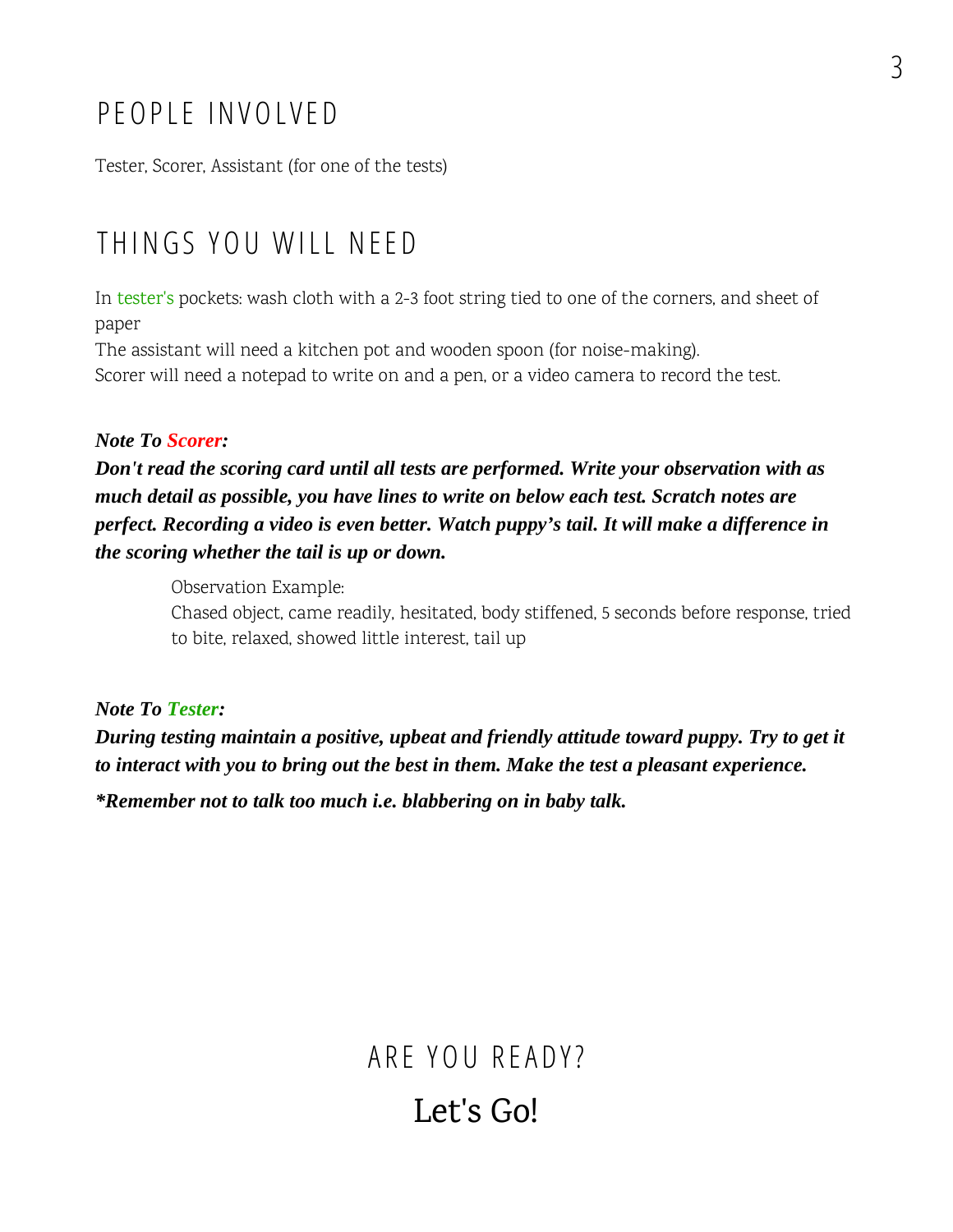# Social Attraction

Here we are measuring puppy's desire to interact with people, how frightened theyare by them or how attracted they are to them.

Owner/caretaker- place puppy in the test area about four feet from tester and leaves the area.



Tester- kneel down and coax puppy to come to you by encouragingly and gently clapping hands and calling. Make sure you're calling them to the opposite direction from where they entered the test area. Hint: Lean backward, sitting on your heels instead of leaning forward toward puppy. Keep your hands close to your body encouraging puppy to come to you instead of reaching for puppy.

Scorer- observe and take detailed notes. Does puppy come readily? Is tail up or down? Do they jump on tester?

# Following

Here we are gauging puppy's willingness to follow a person and be alongside them.

Tester- stand up slowly and walk away from puppy, encouraging them to follow you. Hint: Make sure puppy sees you walks away, get them to focus on you by lightly clapping your hands and using verbal encouragement. Do not lean over puppy.

Scorer- observe and take detailed notes. Does puppy get close up under tester's feet? Does puppy disregard tester?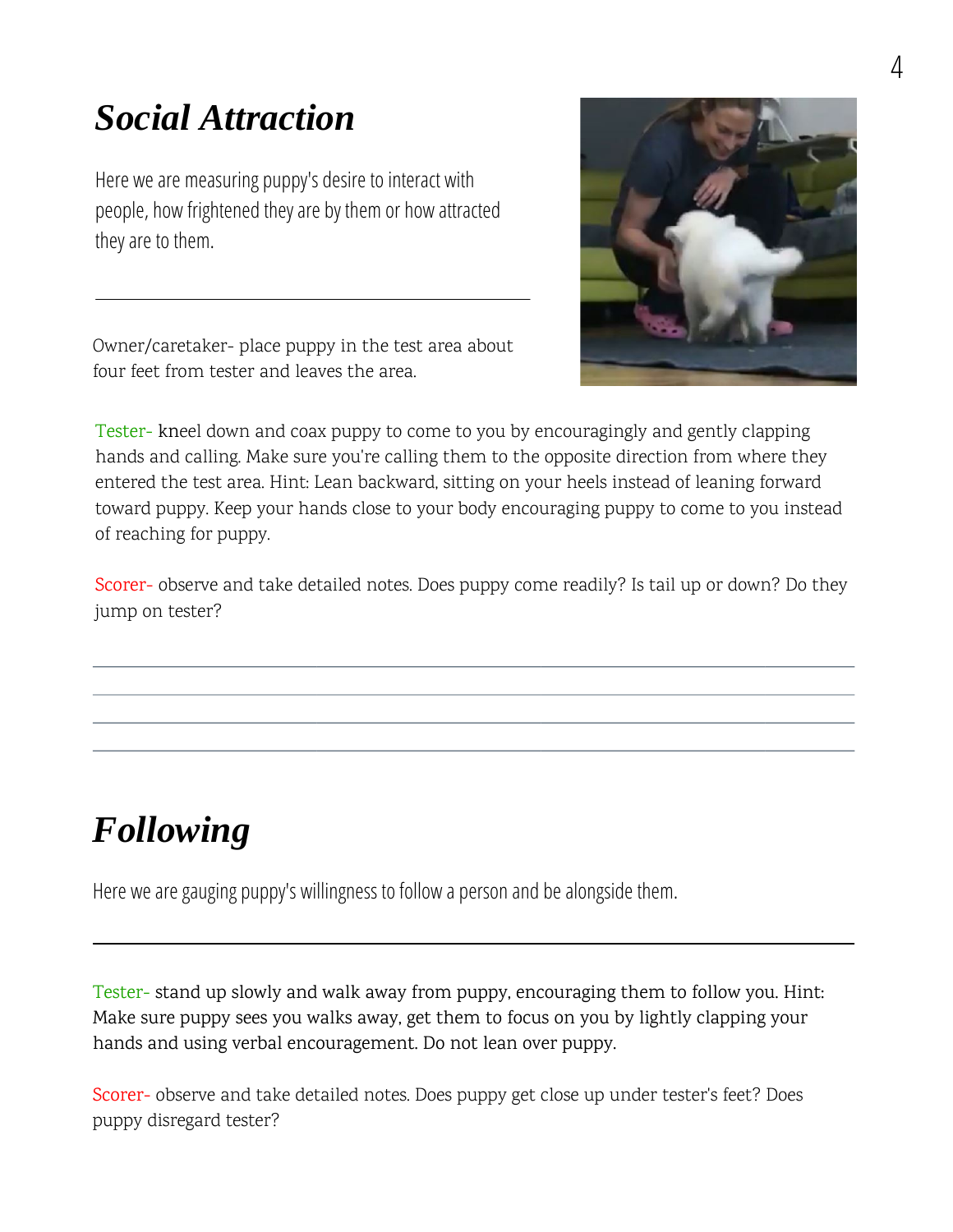#### Restraint

We measure puppy's degree of dominance or submission, their response to physical/social dominance.

Tester- crouch down and gently roll puppy on its back, hold it there for 30 seconds. Hint: Hold puppy down without applying too much pressure. The object is not to keep it on its back but to test its response to being placed in that position.



# Social Dominance

We are measuring puppy's degree of accepting human social dominance, how forgiving pupy is.

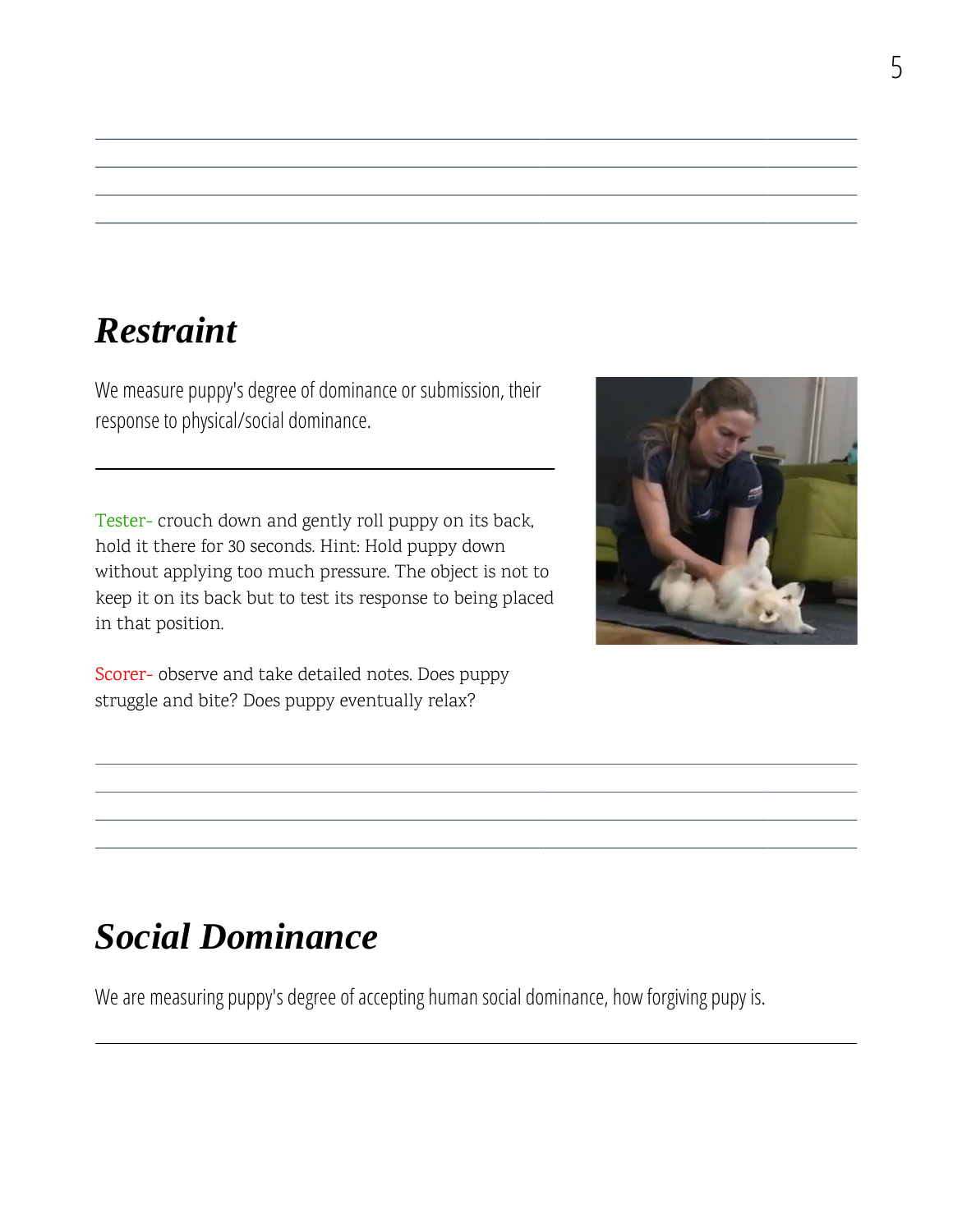Tester- let puppy stand up/sit and gently stroke it from the head to the back while you crouch beside it. See if it will lick your face, an indication of a forgiving nature. Continue stroking until you see a behaviour you can score. Hint: Avoid leaning/hovering over puppy. Have puppy at your side, both of you facing the same direction.

Scorer- observe and take detailed notes. Does puppy jump, paw, lick, or sit motionless? Does puppy accept being pet or walk away?

### Elevation Dominance

Here we are measuring puppy's degree of accepting dominance while being in a position of no control.

Tester- cradle puppy with both hands, supporting the puppy under its chest and gently lift it two feet off the ground and hold it there for 30 seconds.

Scorer- observe and take detailed notes. Is puppy tense or relaxed? Is puppy struggling?

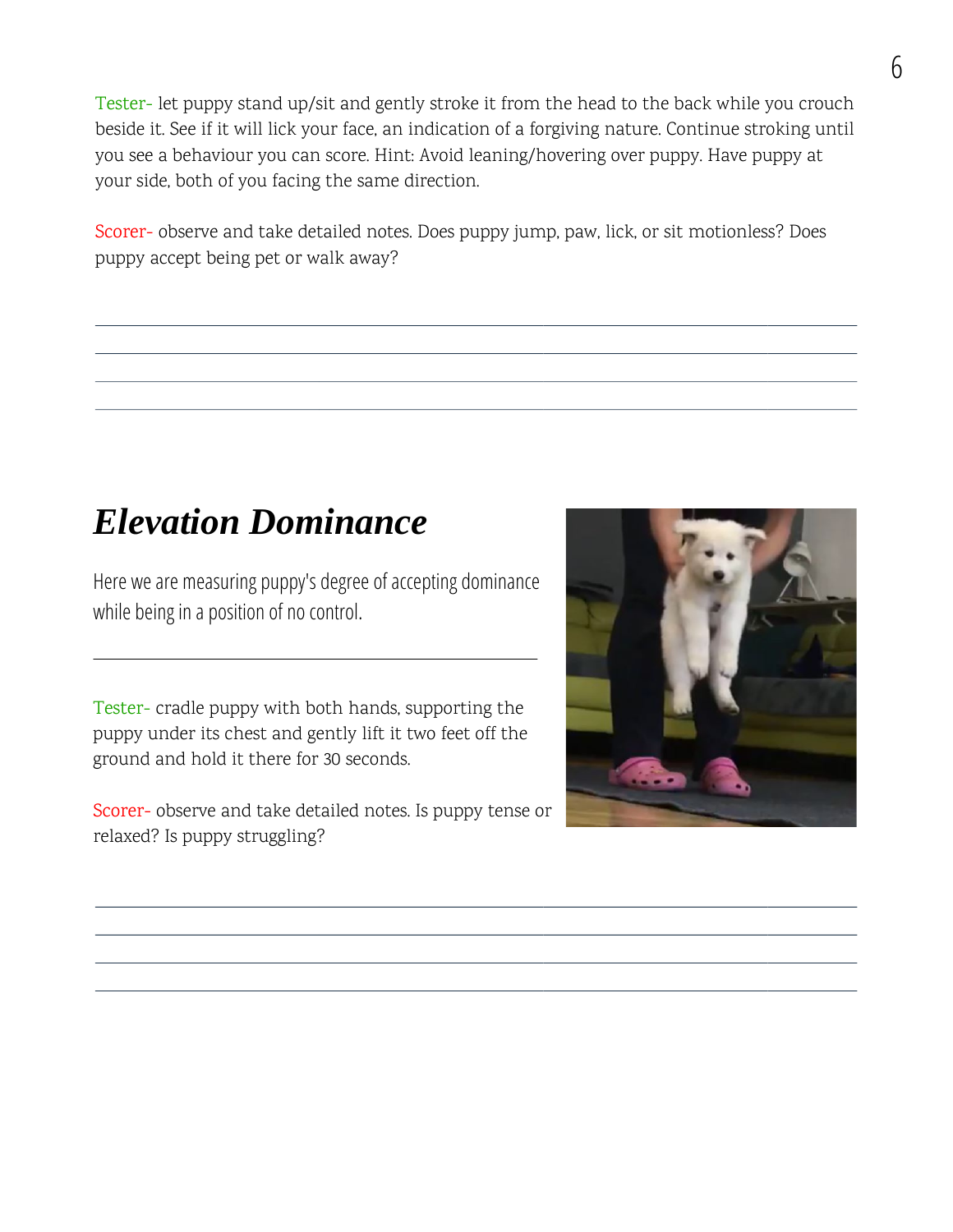# Retrieving | Obedience and Aptitude

We are testing for puppy's degree of willingness to work with humans. There is a high correlation **between the ability to retrieve and successful guide dogs and service trial dogs.**

Tester- crouch beside puppy and attract its attention with a crumpled up piece of paper (keep paper in your pocket until this part of the test). When puppy shows some interest, throw the paper no more than four feet in front of the puppy encouraging it to retrieve the paper.

Scorer- observe and take detailed notes. Does puppy go after object? Does puppy bring it back, and after how long? Is the tail up or down?



# Touch Sensitivity

We are measuring how physically sensitive/robust puppy is.

Tester- locate the webbing of one of puppy's front paws and press it lightly between the index finger and thumb. Gradually increase pressure while counting to ten and stop when puppy pulls away or shows signs of discomfort. Count to yourself and then vocalize the number of seconds to scorer.

Scorer- observe and take detailed notes.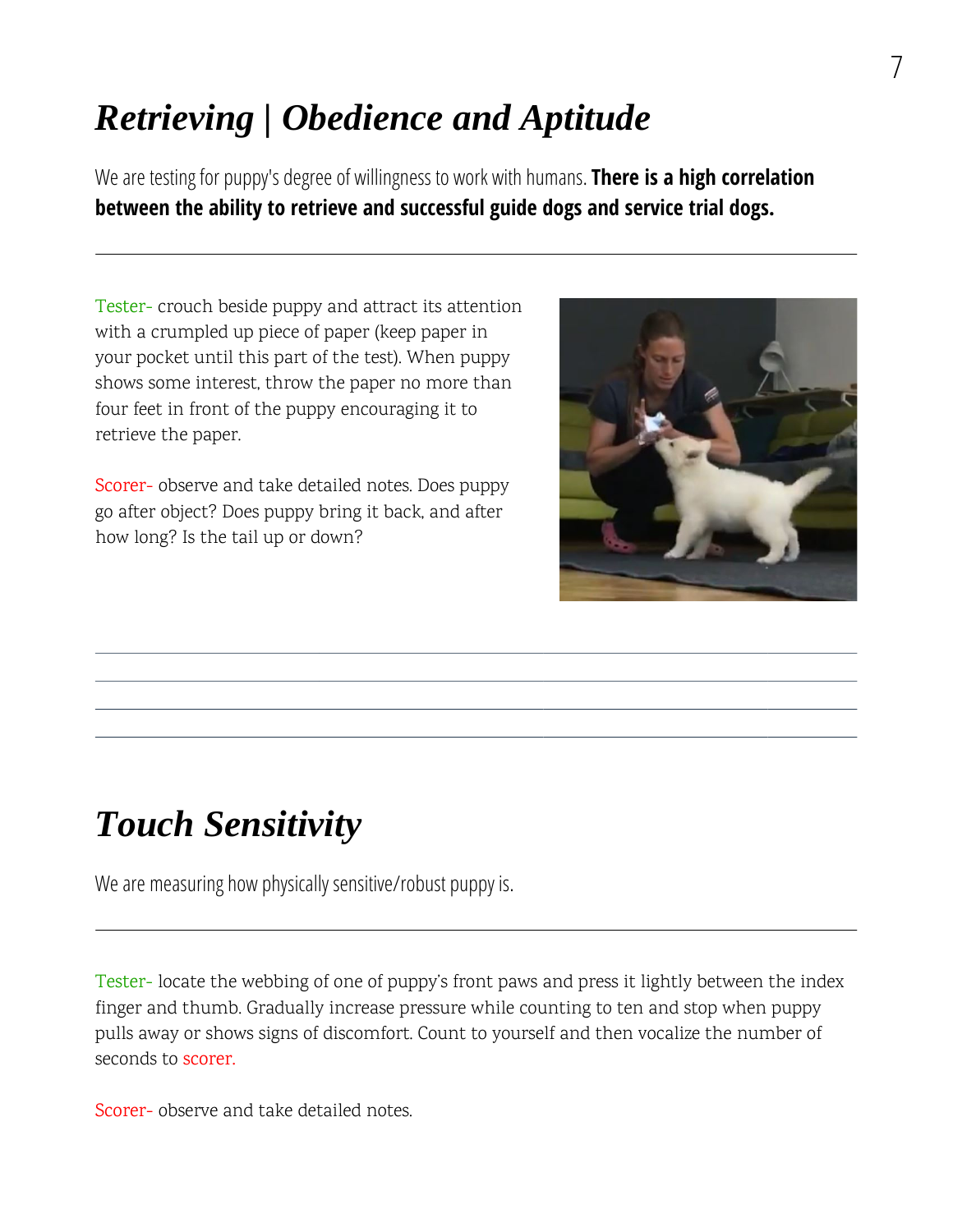### Sound Sensitivity

We are measuring how sensitive puppy is to noise.

Tester- place puppy in the center of the testing area, an assistant stationed at the perimeter is to make a sharp noise, such as banging a metal spoon on the bottom of a metal pan.

Scorer- observe and take detailed notes.

# Sight Sensitivity | Chase Instinct

Here we test for puppy's degree of response to a moving object.

Tester- place puppy in the center of the testing area. Pull out the wash cloth attached to a string and begin jerking it across the floor, about 2 feet away from puppy.

Scorer- observe and take detailed notes.

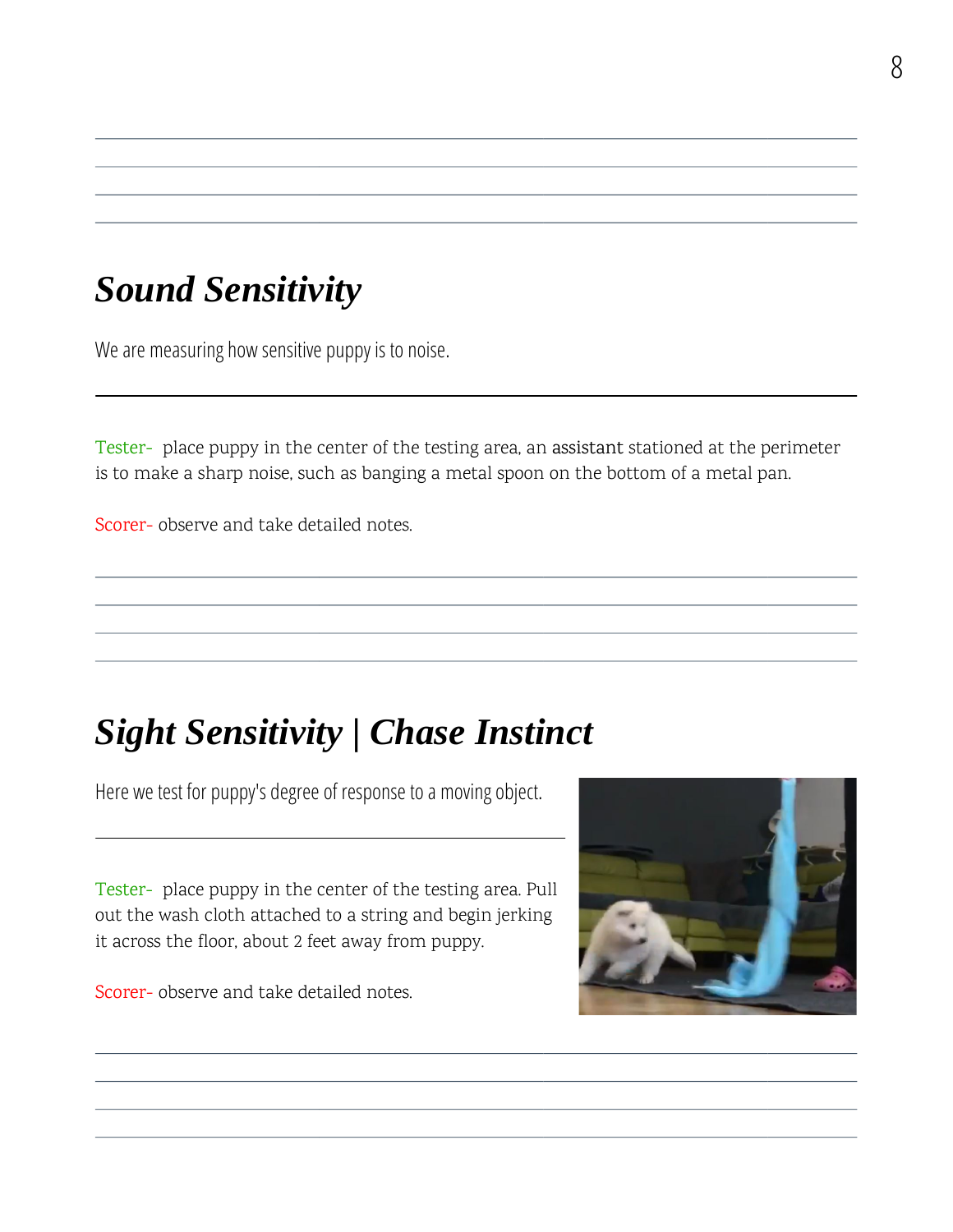# **Stability**

We are measuring puppy's degree of intelligent response to strange objects.

Tester- open the umbrella about 5 feet away from puppy, gently place it on the ground.

Scorer- observe and take detailed notes.



### CONGRATULATIONS!

### You have successfully finished testing.

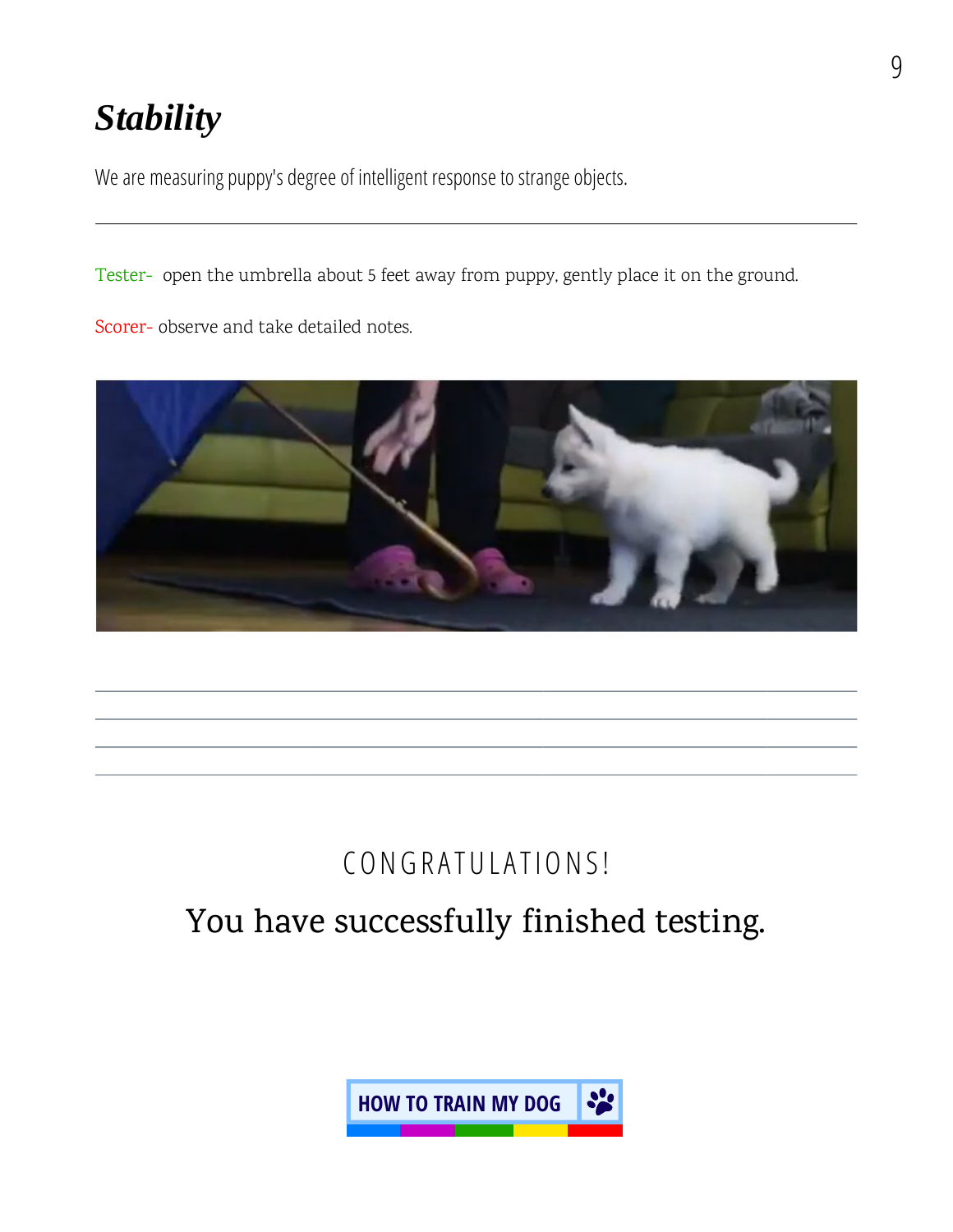Following are the responses you will see and the score assigned to each particular response. You will see some variations and will have to make a judgment on what score to give them.

| SOCIAL ATTRACTION                             |                      |
|-----------------------------------------------|----------------------|
| came readily, tail up, jumped, bit at hands   |                      |
| came readily, tail up, pawed, licked at hands | 2                    |
| came readily, tail up                         | $\boldsymbol{\beta}$ |
| came readily, tail down                       | 4                    |
| came hesitantly, tail down                    | 5                    |
| didn't come at all                            | 6                    |
|                                               |                      |

### **FOLLOWING**

| followed readily, tail up, got underfoot, bit at feet |              |
|-------------------------------------------------------|--------------|
| came readily, tail up, got underfoot                  | $\mathcal P$ |
| followed readily, tail up                             | 3            |
| followed readily, tail down                           |              |
| followed hesitantly, tail down                        | 5            |
| didn't follow or went away                            |              |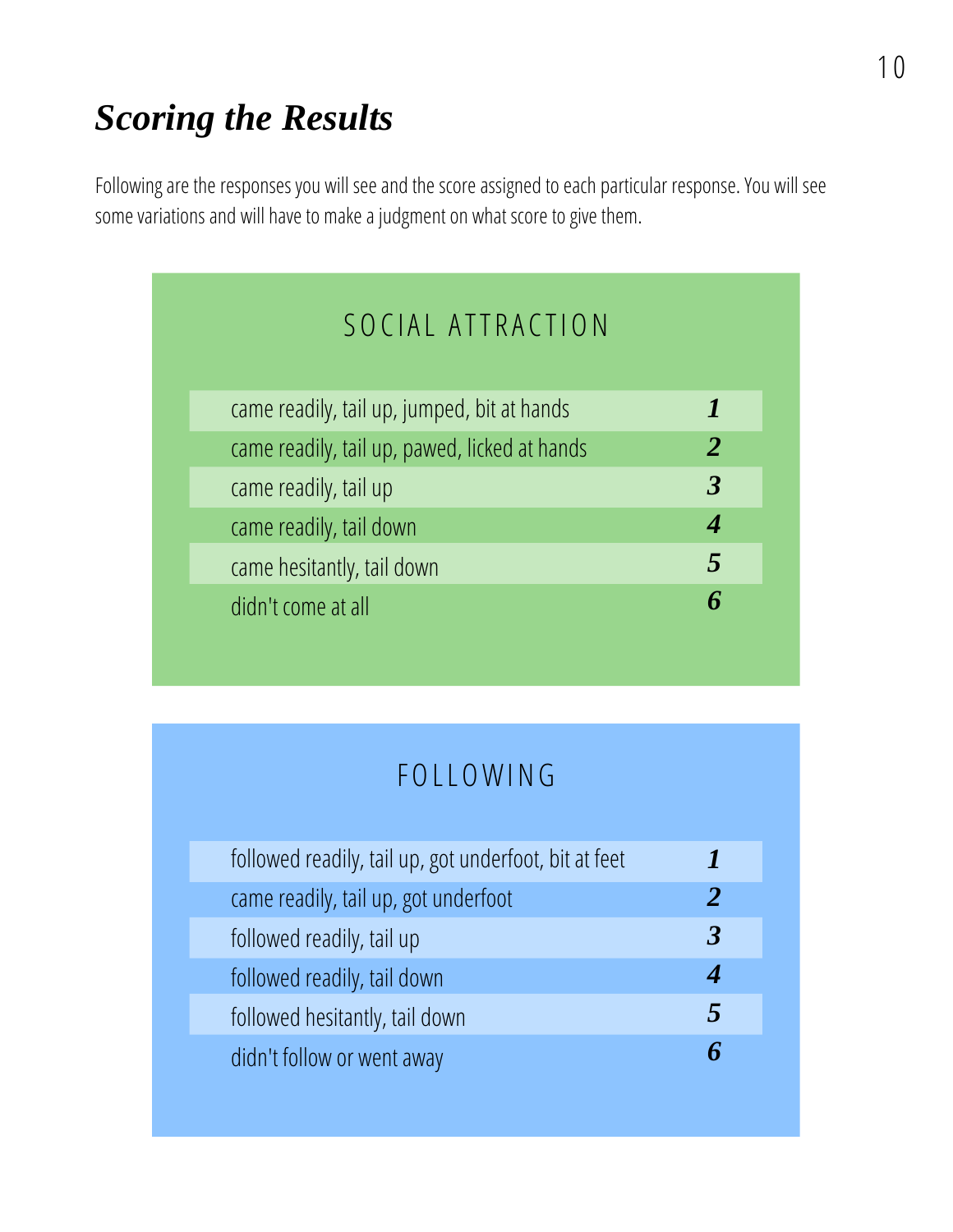#### **RESTRAINT**

| struggled fiercely, flailed, bit                  |               |
|---------------------------------------------------|---------------|
| struggled fiercely, flailed, bit                  | $\mathcal{P}$ |
| settled, struggled, settled with some eye contact | 3             |
| struggled then settled                            |               |
| no struggle                                       | 5             |
| no struggle, strained to avoid eye contact        |               |
|                                                   |               |

### SOCIAL DOMINANCE

| jumped, pawed, bit, growled       |   |
|-----------------------------------|---|
| jumped, pawed                     |   |
| cuddled close, tried to lick face | З |
| squirmed, licked at hands         |   |
| rolled over, licked hands         | 5 |
| went away and stayed away         |   |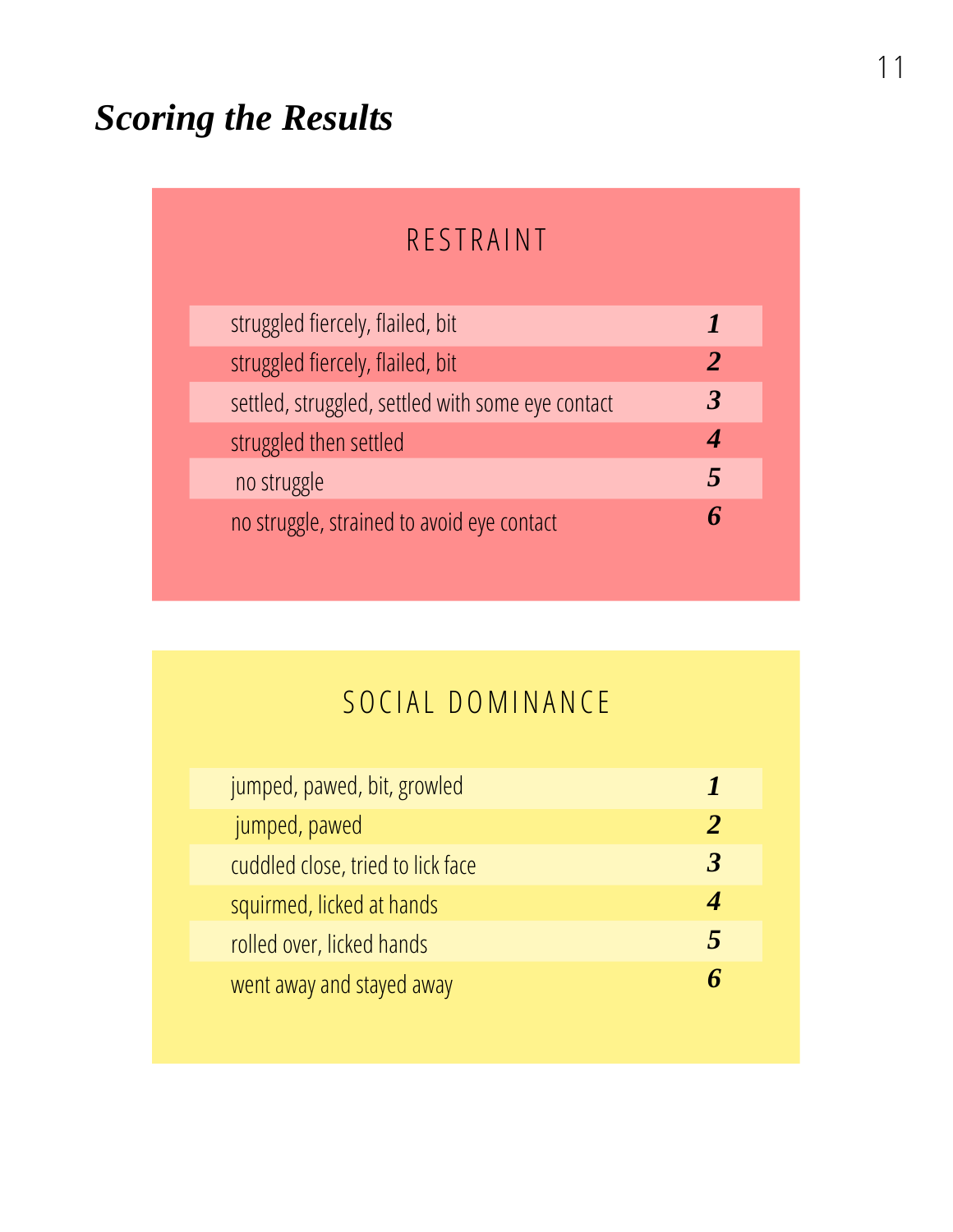#### ELEVATION DOMINANCE

| struggled fiercely, tried to bite      |   |
|----------------------------------------|---|
| struggled fiercely                     |   |
| struggled, settled, struggled, settled | З |
| no struggle, relaxed                   |   |
| no struggle, body stiff                | 5 |
| no struggle, froze                     |   |
|                                        |   |

### **RETRIEVING**

| chased object, picked it up and ran away           |              |
|----------------------------------------------------|--------------|
| chased object, stood over it and didn't return     | $\mathbf{2}$ |
| chased object, picked it up, returned it to tester | З            |
| chased object, returned to tester without object   |              |
| started to chase object, but lost interest         | 5            |
| does not chase object                              |              |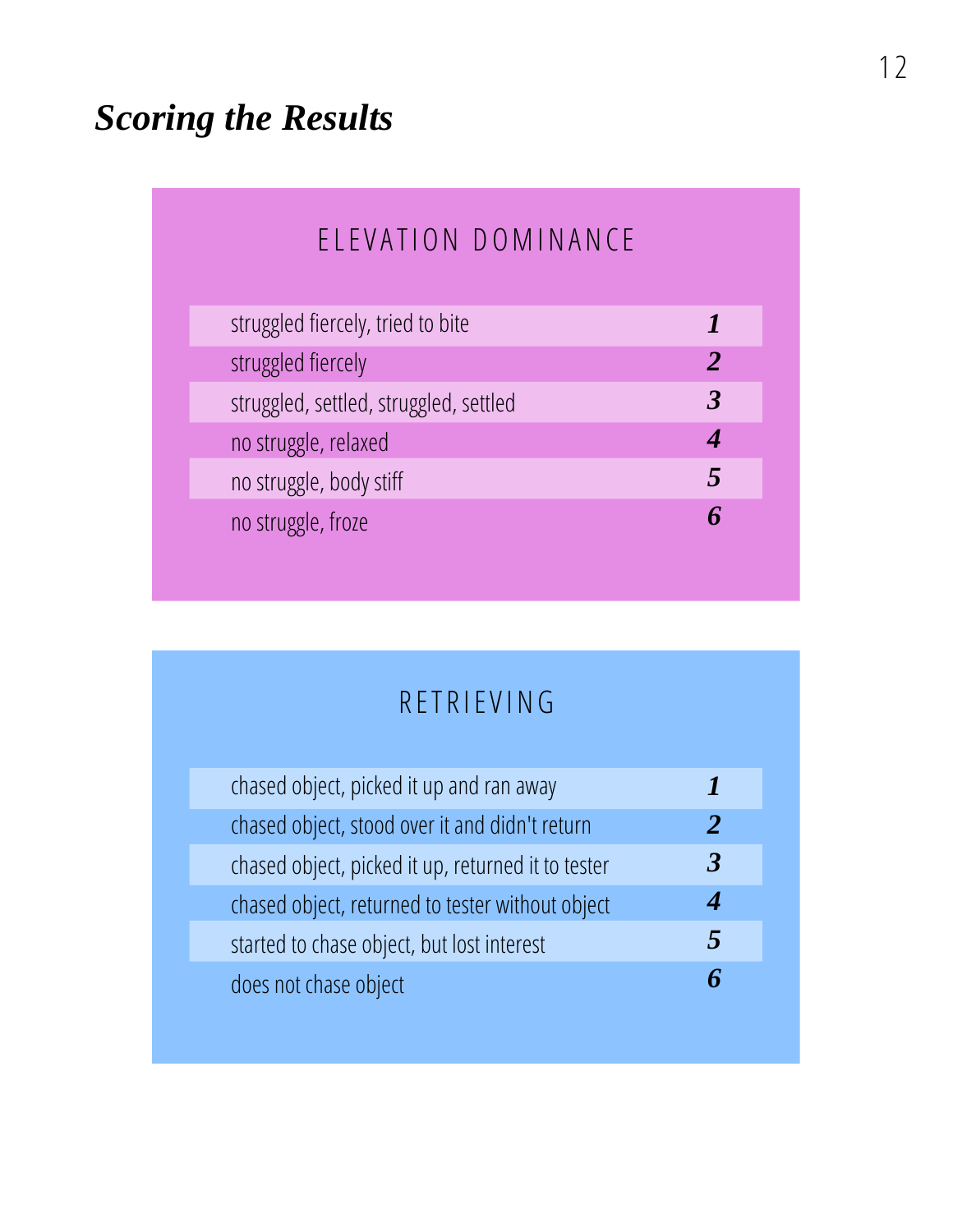#### TOUCH SENSITIVITY

| 8-10 count before response |                            |
|----------------------------|----------------------------|
| 6-8 count before response  | $\boldsymbol{\mathcal{P}}$ |
| 5-6 count before response  | 3                          |
| 3-5 count before response  |                            |
| 2-3 count before response  | 5                          |
| 1-2 count before response  |                            |
|                            |                            |

## SOUND SENSITIVITY

| listened, located sound and ran toward it barking   |              |
|-----------------------------------------------------|--------------|
| listened, located sound and walked slowly toward it | $\mathbf{2}$ |
| listened, located sound and showed curiosity        | R            |
| listened and located sound                          |              |
| cringed, backed off and hid behind tester           | 5            |
| ignored sound and showed no curiosity               |              |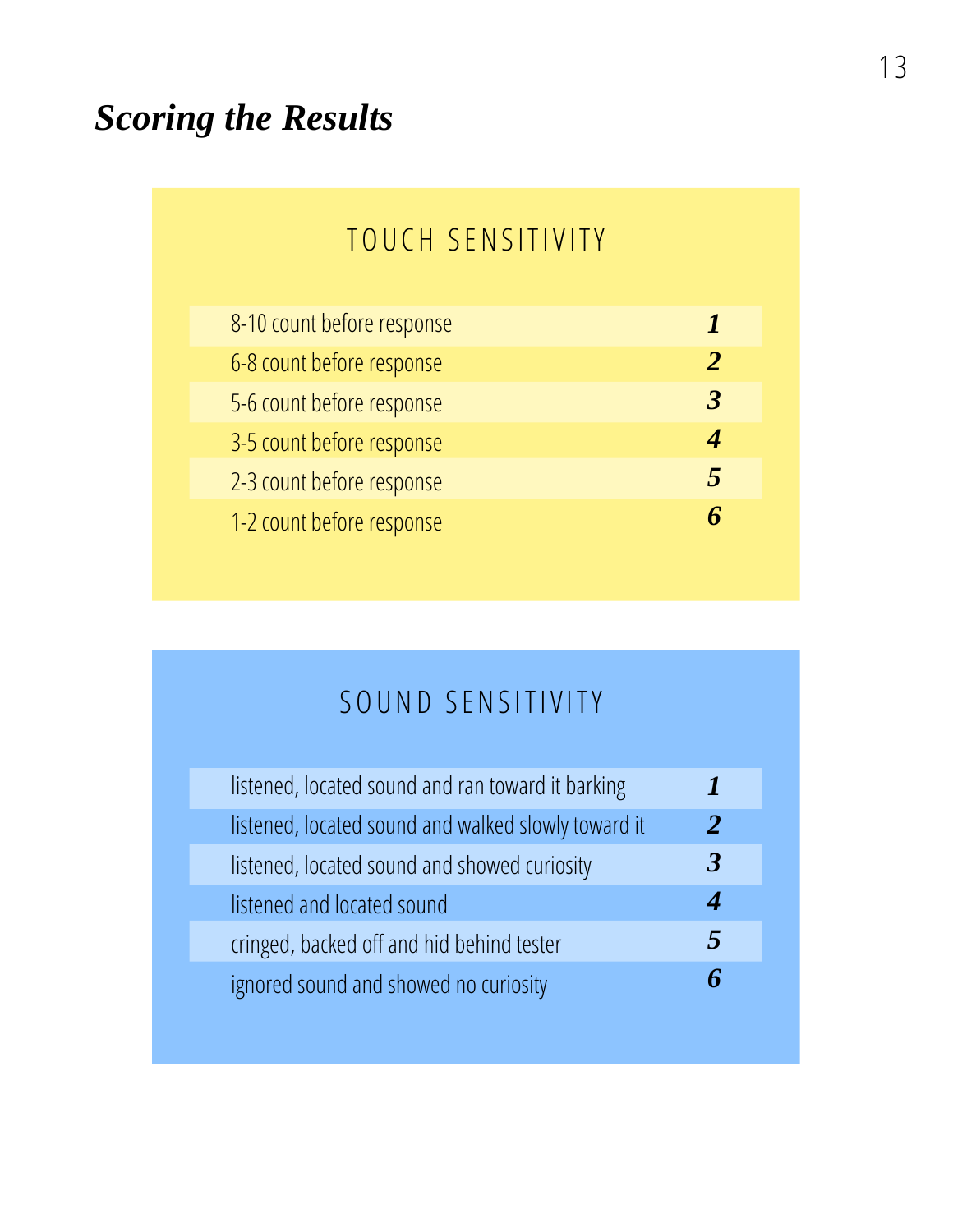### SIGHT SENSITIVITY

| looked, attacked and bit object                    |                |
|----------------------------------------------------|----------------|
| looked and put feet on object and put mouth on it  | $\overline{2}$ |
| looked, curious, attempted to investigate, tail up | 3              |
| looked with curiosity, tail down                   |                |
| ran away or hid behind tester                      | 5              |
| hid behind tester                                  |                |
|                                                    |                |

### STABILITY

| looked and ran into umbrella, mouthing/biting it      |                            |
|-------------------------------------------------------|----------------------------|
| looked and walked to umbrella, smelling it cautiously | $\boldsymbol{\mathcal{P}}$ |
| looked and went to investigate                        | $\mathbf{R}$               |
| sat and looked, did not move toward umbrella          |                            |
| showed little or no interest                          | 5                          |
| ran away from umbrella                                | Б                          |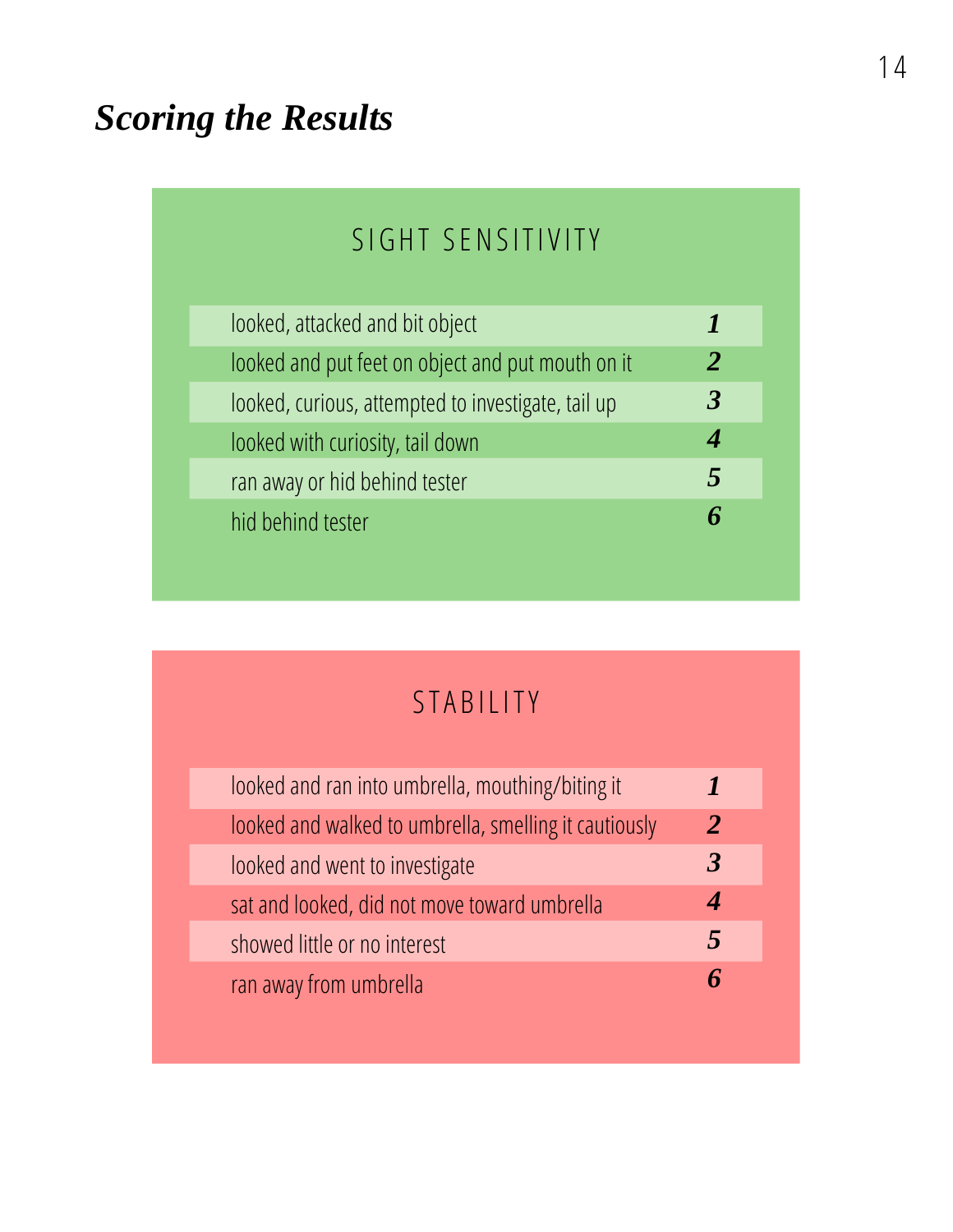# Interpreting the Scores

### MOSTLY 1'S

Strong desire to be pack leader and is not shy about bucking for a promotion. Has a predisposition to be aggressive to people and other dogs. Should only be placed into a very experienced home where the dog will be trained and worked on a regular basis

#### MOSTLY 2'S

Also has leadership aspirations. May be hard to manage and has the capacity to bite. Has lots of self-confidence. Should not be placed into an inexperienced home. Too unruly to be good with children and elderly people, or other animals. Needs strict schedule, loads of exercise and lots of training. Has the potential to be a great show dog with someone who understands dog behavior.

Puppies that score mostly 1's and 2's can be difficult to manage in the future due to its strong leadership aspirations. This puppy needs an experienced home. Not good with children.

#### MOSTLY 3'S

Can be a high-energy dog and may need lots of exercise. Good with people and other animals. Can be a bit of a handful to live with. Needs training, does very well at it and learns quickly. Great dog for second time owner.

#### MOSTLY 4'S

The kind of dog that makes the perfect pet. Best choice for the first time owner. Rarely will buck for a promotion in the family. Easy to train, and rather quiet. Good with elderly people, children, although may need protection from the children. Choose this pup, take it to obedience classes, and you'll be the star, without having to do too much work!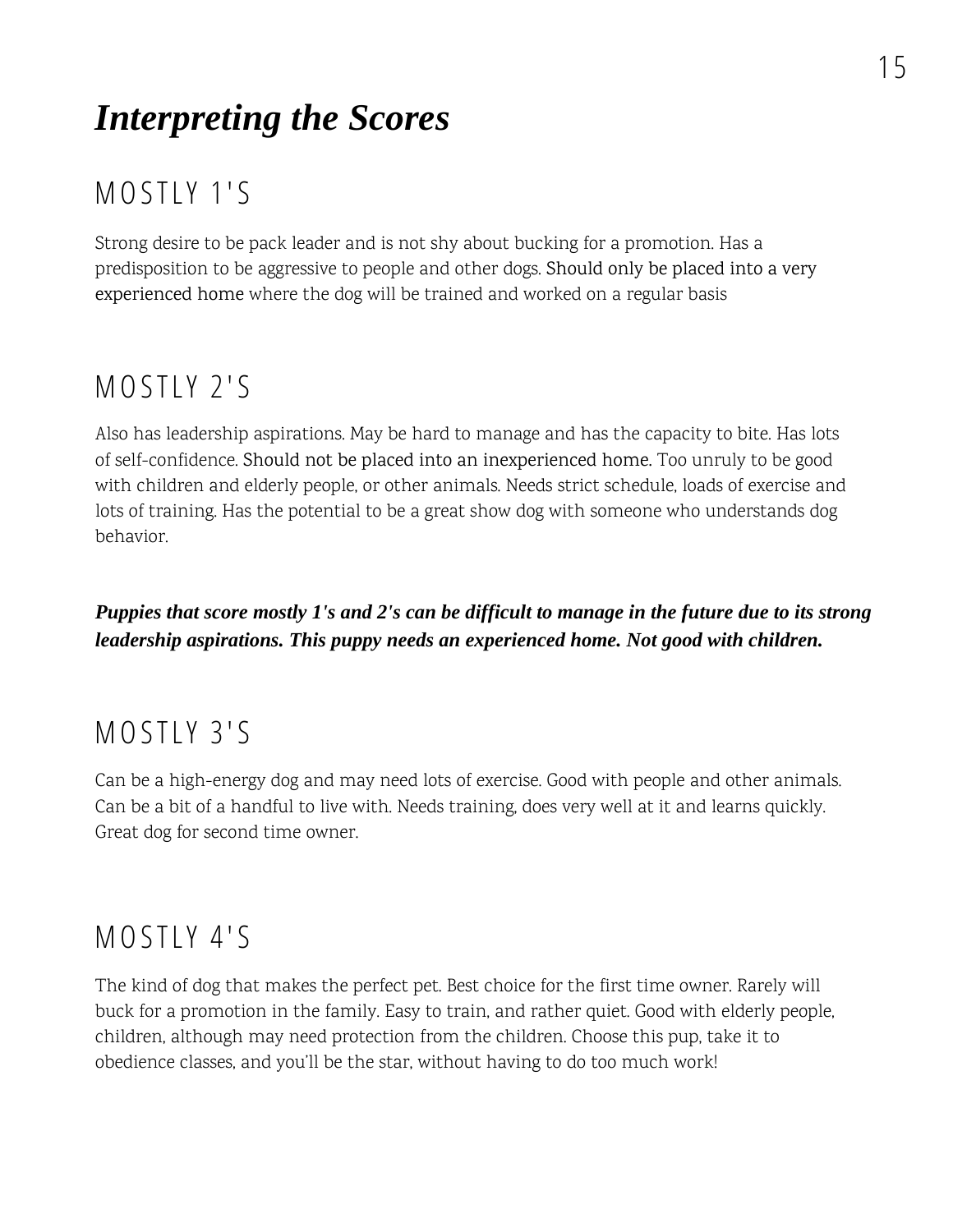The puppy with mostly 3's and 4's can be quite a handful, but should be good with children and does well with training. Energy needs to be dispersed with plenty of exercise.

#### MOSTLY 5'S

Fearful, shy and needs special handling. Will run away at the slightest stress in its life. Strange people, strange places, different floor or ground surfaces may upset it. Often afraid of loud noises and terrified of thunderstorms. When you greet it upon your return, may submissively urinate. Needs a very special home where the environment doesn't change too much and where there are no children Best for a quiet, elderly couple. If cornered and cannot get away, has a tendency to bite.

#### MOSTLY 6'S

Independent and doesn't need you or other people. Doesn't care if he is trained or not - he is his own person. This puppy is unlikely to bond to you. A great guard dog!

### Interpreting the Scores

Few puppies will test with all 2's or all 3's - there will be a mixture of scores.

For that first time, wonderfully easy to train, potential star, look for a puppy that scores with mostly 4's and 3's. Don't worry about the score on Touch Sensitivity - you can compensate for that with the right training equipment.

It's hard not to become emotional when picking a puppy - they are all so cute, soft and cuddly. Remind yourself that this dog is going to be with you for 8 to 16 years. Don't hesitate to step back a little to contemplate your decision. Sleep on it and review it in the light of day.

Avoid the puppy with a score of 1 on the Restraint and Elevation tests. This puppy will be too much for the first time owner.

It's a lot more fun to have a good dog, one that is easy to train, one you can live with and one you can be proud of, than one that is a constant struggle.